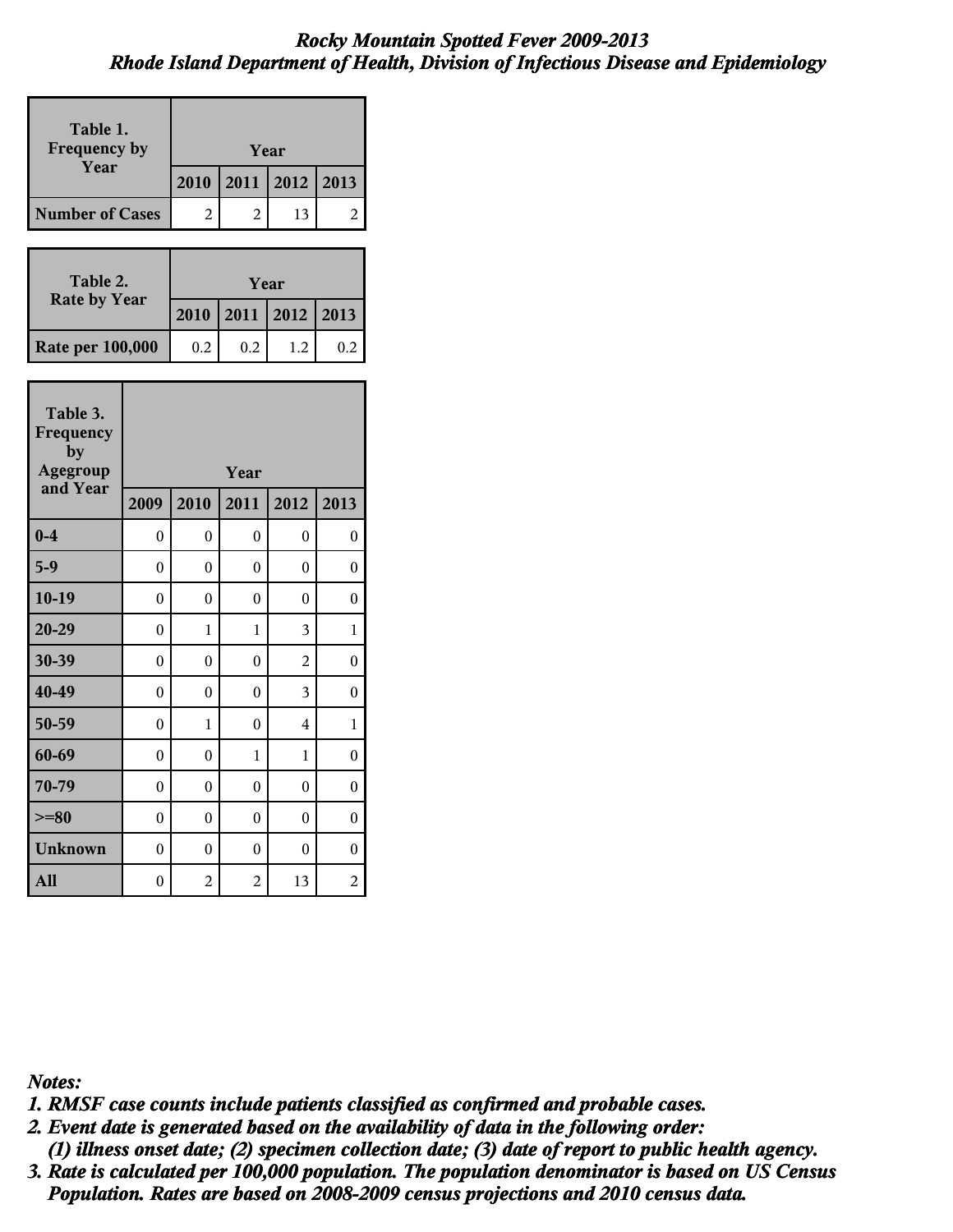| Table 4.<br><b>Rate by</b><br>Agegroup |      | Year |      |      |
|----------------------------------------|------|------|------|------|
| and Year                               | 2010 | 2011 | 2012 | 2013 |
| 20-29                                  | 0.7  | 0.7  | 2.0  | 0.7  |
| 30-39                                  | 0.0  | 0.0  | 1.6  | 0.0  |
| 40-49                                  | 0.0  | 0.0  | 1.9  | 0.0  |
| 50-59                                  | 0.7  | 0.0  | 2.6  | 0.7  |
| 60-69                                  | 0.0  | 1.0  | 1.0  | 0.0  |

| Table 5.<br><b>Frequency</b><br>by Sex | Year |   |                |   |
|----------------------------------------|------|---|----------------|---|
| and Year                               | 2010 |   | 2011 2012 2013 |   |
| Female                                 |      |   |                |   |
| <b>Male</b>                            | 2    |   | 6              | 2 |
|                                        | 2    | 2 | 13             |   |

| <b>Table</b><br>6.<br>Rate<br>by Sex<br>and |      |      | Year |      |
|---------------------------------------------|------|------|------|------|
| Year                                        | 2010 | 2011 | 2012 | 2013 |
| Female                                      | 0.0  | 0.2  | 1.3  | 0.0  |
| <b>Male</b>                                 | 0.4  | 0.2  | 1.2  | 0.4  |

*Notes:*

*1. RMSF case counts include patients classified as confirmed and probable cases.*

- *(1) illness onset date; (2) specimen collection date; (3) date of report to public health agency. 2. Event date is generated based on the availability of data in the following order:*
- *Population. Rates are based on 2008-2009 census projections and 2010 census data. 3. Rate is calculated per 100,000 population. The population denominator is based on US Census*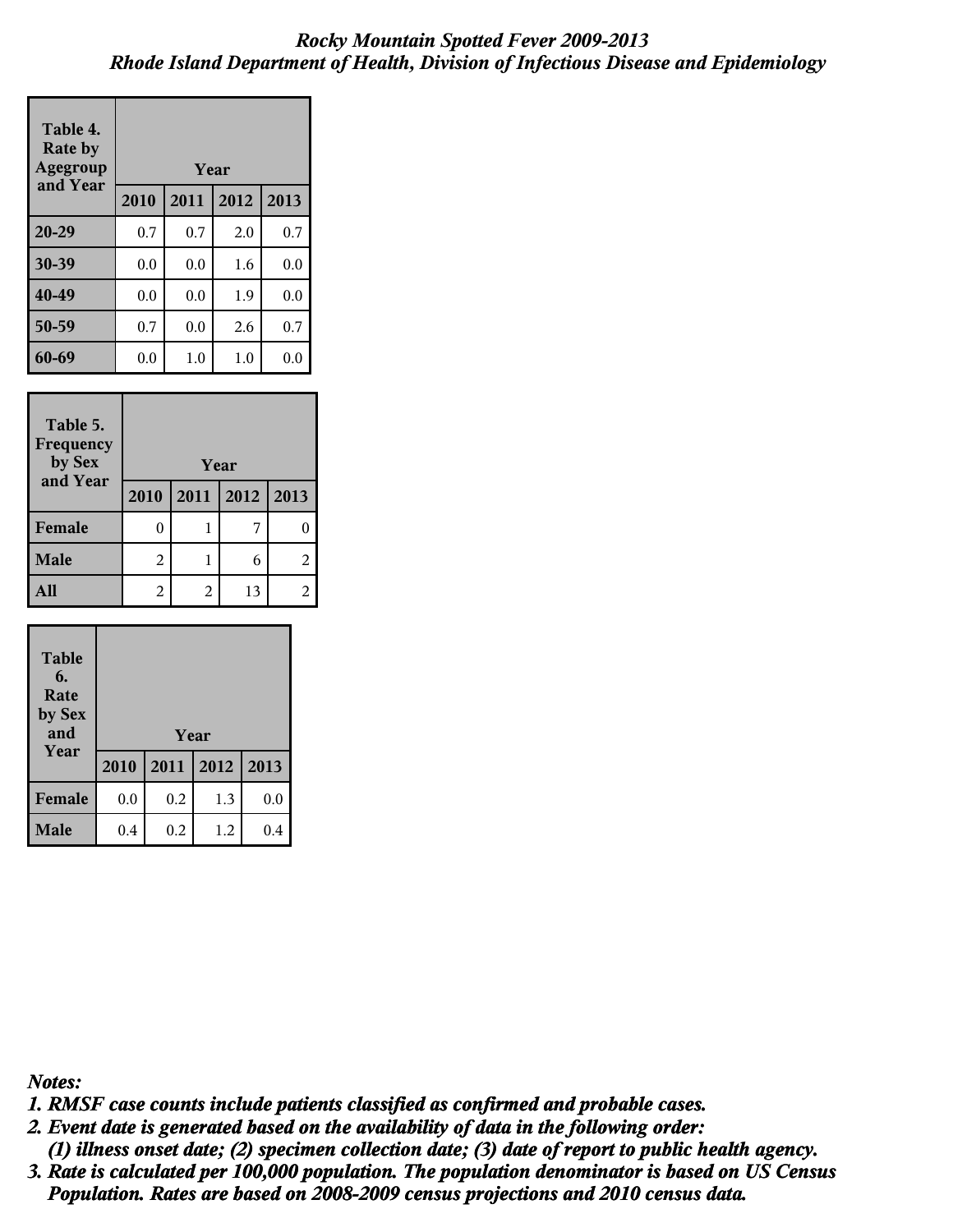| Table 7.<br>Frequency<br>by County<br>and Year | Year |      |      |      |
|------------------------------------------------|------|------|------|------|
|                                                | 2010 | 2011 | 2012 | 2013 |
| Kent                                           | 0    | 1    | 3    | 0    |
| <b>Newport</b>                                 | 1    | 0    | 0    | 0    |
| Providence                                     | 1    | 1    | 8    | 2    |
| Washington                                     | 0    | 0    | 2    | 0    |
| A11                                            | 2    | 2    | 13   | 2    |

| Table 8.<br><b>Rate by</b><br><b>County and</b> | Year |         |      |      |
|-------------------------------------------------|------|---------|------|------|
| Year                                            | 2010 | 2011    | 2012 | 2013 |
| Kent                                            | 0.0  | 0.6     | 1.8  | 0.0  |
| <b>Newport</b>                                  | 1.2  | 0.0     | 0.0  | 0.0  |
| <b>Providence</b>                               | 0.2  | 0.2     | 1.3  | 0.3  |
| Washington                                      | 0.0  | $0.0\,$ | 1.6  | 0.0  |

| Table 9.<br>Frequency<br>by Month |      |                | Year           |                |
|-----------------------------------|------|----------------|----------------|----------------|
| and Year                          | 2010 | 2011           | 2012           | 2013           |
| Jan                               | 0    | 1              | $\overline{2}$ | $\overline{2}$ |
| Jun                               | 0    | 0              | $\mathbf 1$    | 0              |
| Jul                               | 1    | 1              | 0              | 0              |
| Aug                               | 0    | $\overline{0}$ | 4              | 0              |
| <b>Sep</b>                        | 1    | 0              | 1              | 0              |
| Oct                               | 0    |                | 3              |                |

**(Continued)**

*Notes:*

*1. RMSF case counts include patients classified as confirmed and probable cases.*

 *(1) illness onset date; (2) specimen collection date; (3) date of report to public health agency. 2. Event date is generated based on the availability of data in the following order:*

 *Population. Rates are based on 2008-2009 census projections and 2010 census data. 3. Rate is calculated per 100,000 population. The population denominator is based on US Census*